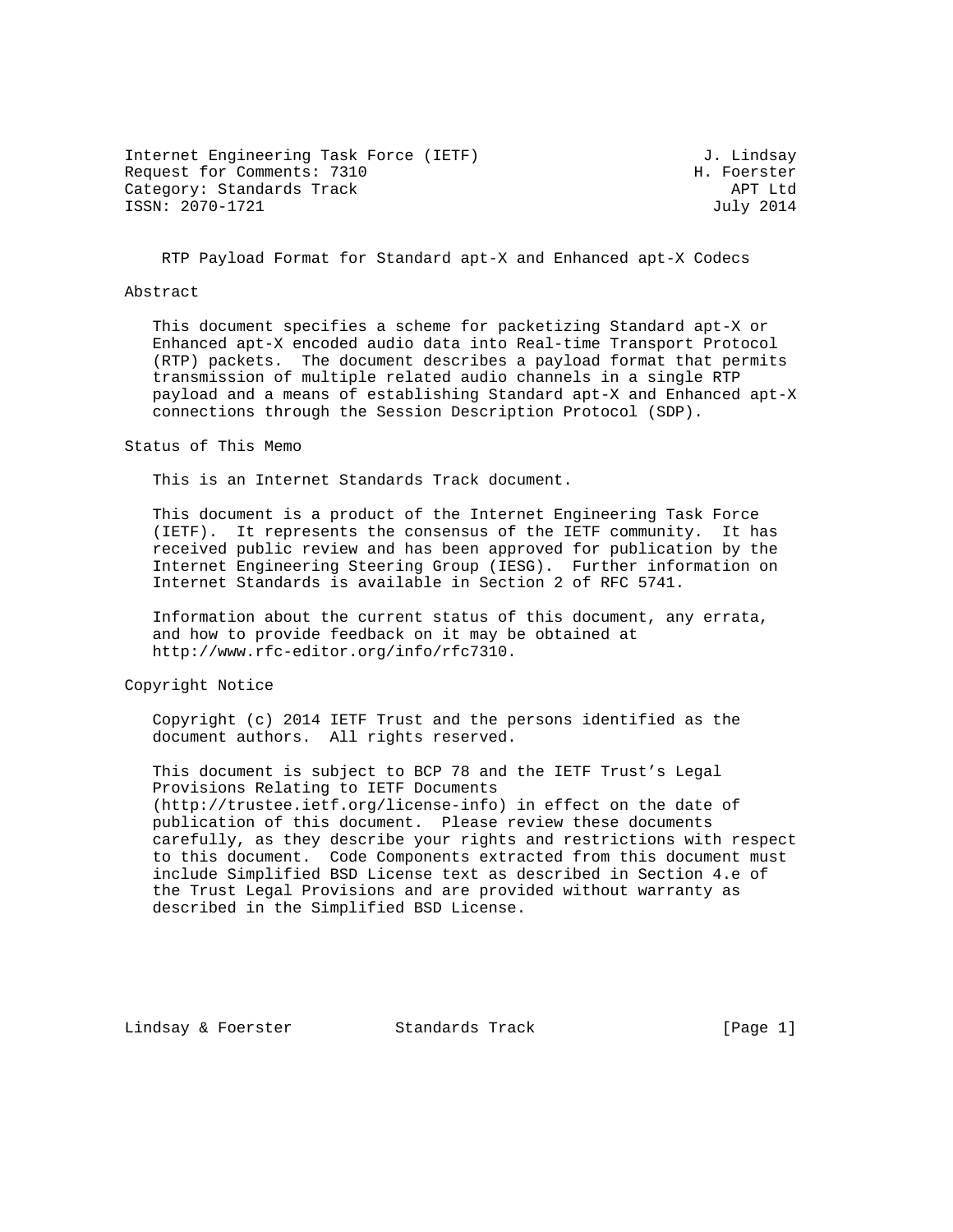# Table of Contents

| 2. |                                              |
|----|----------------------------------------------|
| 3. | Standard apt-X and Enhanced apt-X Codecs 3   |
|    |                                              |
|    | 4.1. Use of Forward Error Correction (FEC) 5 |
|    |                                              |
|    |                                              |
|    |                                              |
|    |                                              |
|    |                                              |
|    |                                              |
|    |                                              |
|    |                                              |
|    |                                              |
|    |                                              |
|    | $6.2.2.$ Offer/Answer Considerations 14      |
|    |                                              |
| 8. |                                              |
| 9. |                                              |
|    |                                              |
|    |                                              |
|    |                                              |

### 1. Introduction

 This document specifies the payload format for packetization of audio data encoded with the Standard apt-X or Enhanced apt-X audio coding algorithms into the Real-time Transport Protocol (RTP) [RFC3550].

 The document outlines some conventions, a brief description of the operating principles of the audio codecs, and the payload format capabilities. The RTP payload format is detailed, and a relevant example of the format is provided. The media type, its mappings to SDP [RFC4566], and its usage in the SDP offer/answer model are also specified. Finally, some security considerations are outlined.

 This document registers a media type (audio/aptx) for the RTP payload format for the Standard apt-X and Enhanced apt-X audio codecs.

Lindsay & Foerster Standards Track [Page 2]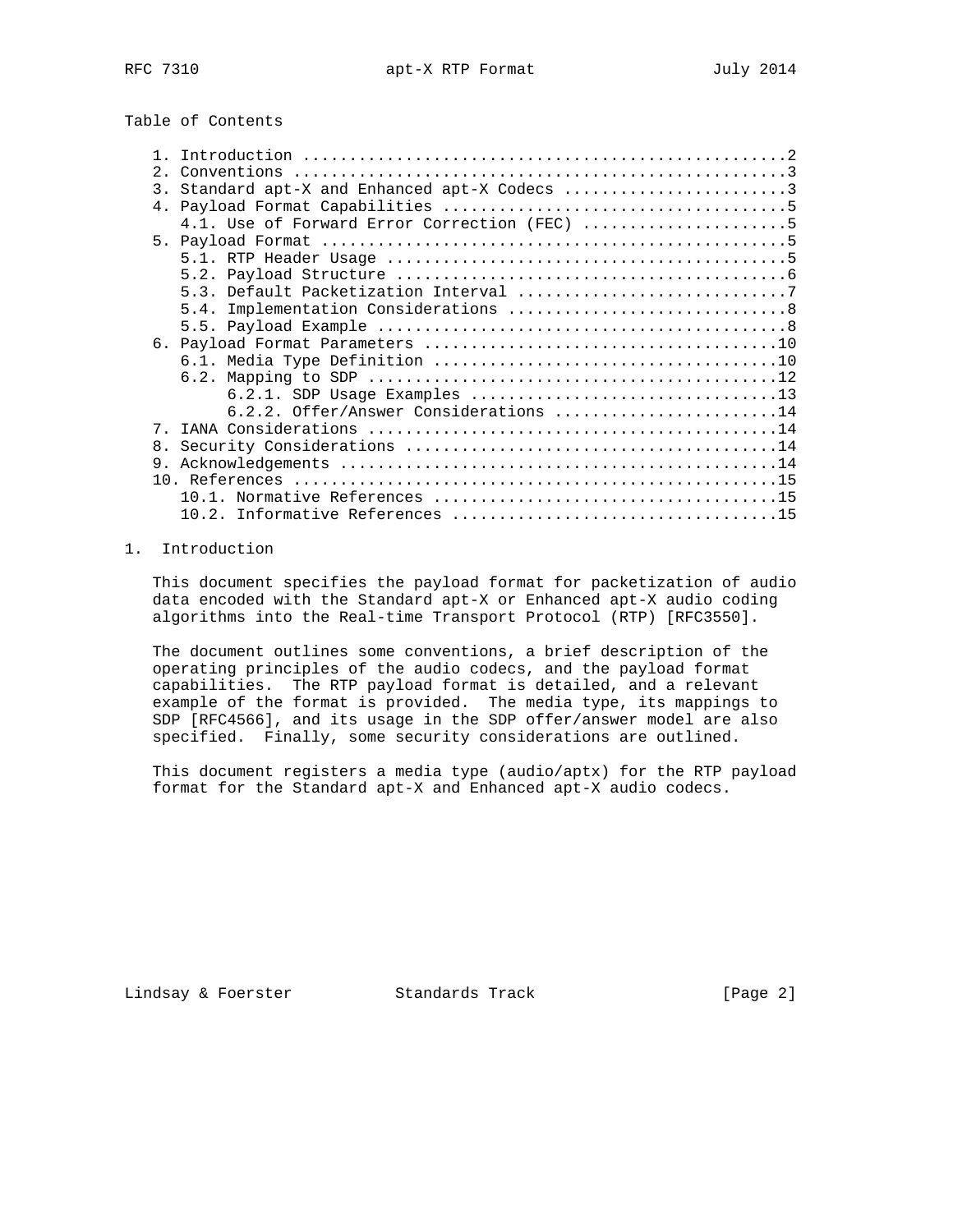## 2. Conventions

 This document uses the normal IETF bit-order representation. Bit fields in figures are read left to right and then down. The leftmost bit in each field is the most significant. The numbering starts from 0 and ascends, where bit 0 will be the most significant.

 The key words "MUST", "MUST NOT", "REQUIRED", "SHALL", "SHALL NOT", "SHOULD", "SHOULD NOT", "RECOMMENDED", "MAY", and "OPTIONAL" in this document are to be interpreted as described in RFC 2119 [RFC2119].

#### 3. Standard apt-X and Enhanced apt-X Codecs

 Standard apt-X and Enhanced apt-X are proprietary audio coding algorithms, which can be licensed from CSR plc. and are widely deployed in a variety of audio processing equipment. For commercial reasons, the detailed internal operations of these algorithms are not described in standards or reference documents. However, the data interfaces to implementations of these algorithms are very simple and allow easy RTP packetization of data coded with the algorithms without detailed knowledge of the actual coded audio stream syntax.

 Both the Standard apt-X and Enhanced apt-X coding algorithms are based on Adaptive Differential Pulse Code Modulation principles. They produce a constant coded bit rate that is scaled according to the sample frequency of the uncoded audio. This constant rate is 1/4 of the bit rate of the uncoded audio, irrespective of the resolution (number of bits) used to represent an uncoded audio sample. For example, a 1.536-Mbit/s stereo audio stream composed of two channels of 16-bit Pulse Code Modulated (PCM) audio that is sampled at a frequency of 48 kHz is encoded at 384 kbit/s.

 Standard apt-X and Enhanced apt-X do not enforce a coded frame structure, and the coded data forms a continuous coded sample stream with each coded sample capable of regenerating four PCM samples when decoded. The Standard apt-X algorithm encodes four successive 16-bit PCM samples from each audio channel into a single 16-bit coded sample per audio channel. The Enhanced apt-X algorithm encodes four successive 16-bit or 24-bit PCM samples from each audio channel and respectively produces a single 16-bit or 24-bit coded sample per channel. The same RTP packetization rules apply for each of these algorithmic variations.

 Standard apt-X and Enhanced apt-X coded data streams can optionally carry synchronization information and an auxiliary data channel within the coded audio data without additional overhead. These mechanisms can, for instance, be used when the IP system is cascaded with another transportation system and the decoder is acting as a

Lindsay & Foerster Standards Track [Page 3]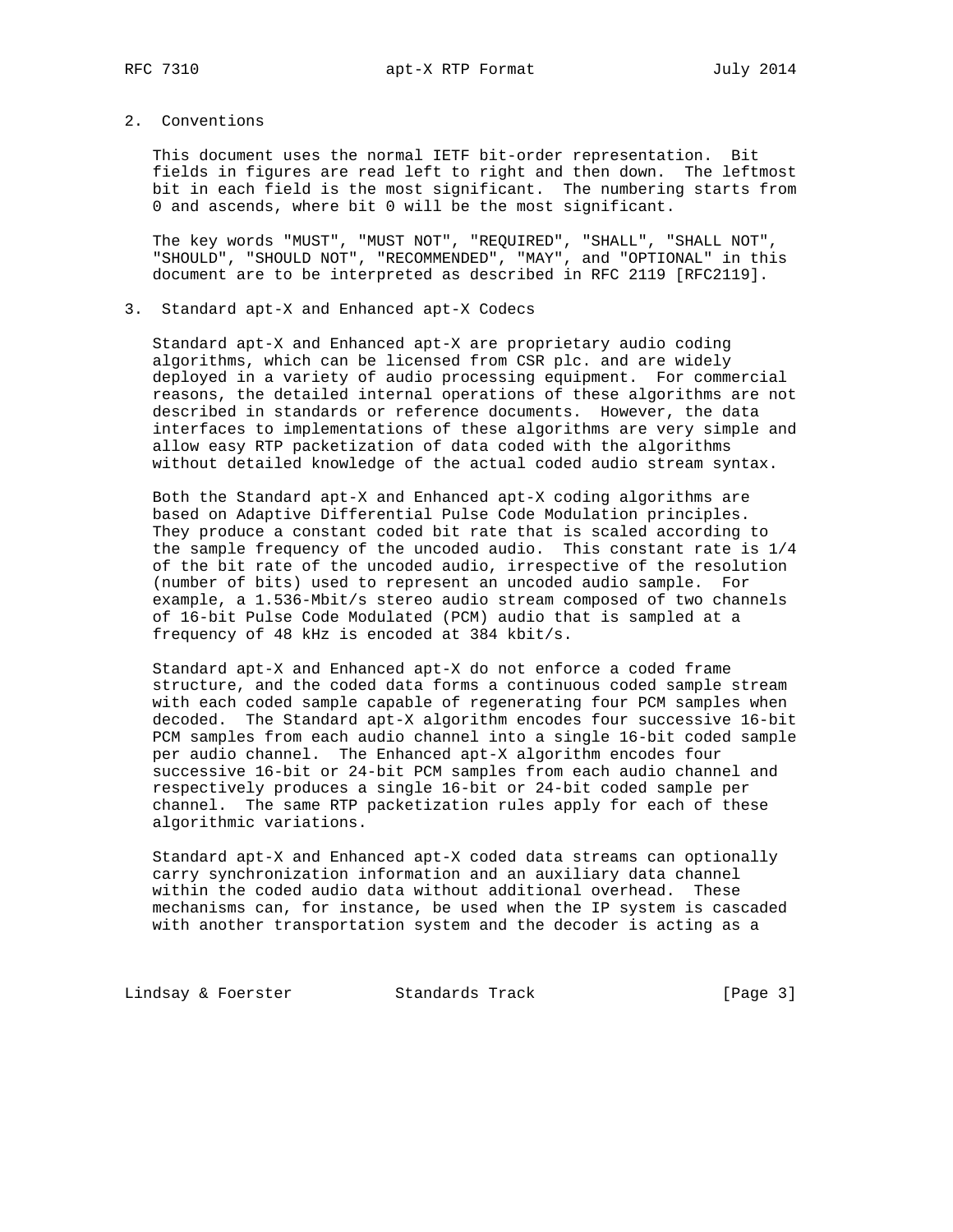simple bridge between the two systems. Since auxiliary data channel and synchronization information are carried within the coded audio data without additional overhead, RTP payload format rules do not change if they are present. Out-of-band signaling is required, however, to notify the receiver end when autosync and auxiliary data have been embedded in the apt-X stream.

 Embedded auxiliary data is typically used to transport non-audio data and timecode information for synchronization with video. The bit rate of the auxiliary data channel is 1/4 of the sample frequency. For example, with a single audio channel encoded at Fs = 48 kHz, an auxiliary data bit rate of 12 kbit/s can be embedded.

 apt-X further provides a means of stereo-pairing apt-X channels so that the embedded autosync and auxiliary data channel can be shared across the channel pair. In the case of a 1.536-Mbit/s stereo audio stream composed of two channels of 16-bit PCM audio that is sampled at 48 kHz, a byte of auxiliary data would typically be fed into the Standard apt-X or Enhanced apt-X encoder once every 32 uncoded left channel samples. By default, apt-X channel-pairing is not enabled. Out-of-band signaling is required to notify the receiver when the option is being used.

 Standard apt-X and Enhanced apt-X decoders that have not been set up with the correct embedded autosync, auxiliary data, and stereo-pairing information will play out uncoded PCM samples with a loss of decoding quality. In the case of Standard apt-X, the loss of quality can be significant.

 Further details on the algorithm operation can be obtained from CSR plc.

 Corporate HQ Churchill House Cambridge Business Park Cowley Road Cambridge CB4 0WZ TIK Tel: +44 1223 692000 Fax: +44 1223 692001 <http://www.csr.com>

Lindsay & Foerster Standards Track [Page 4]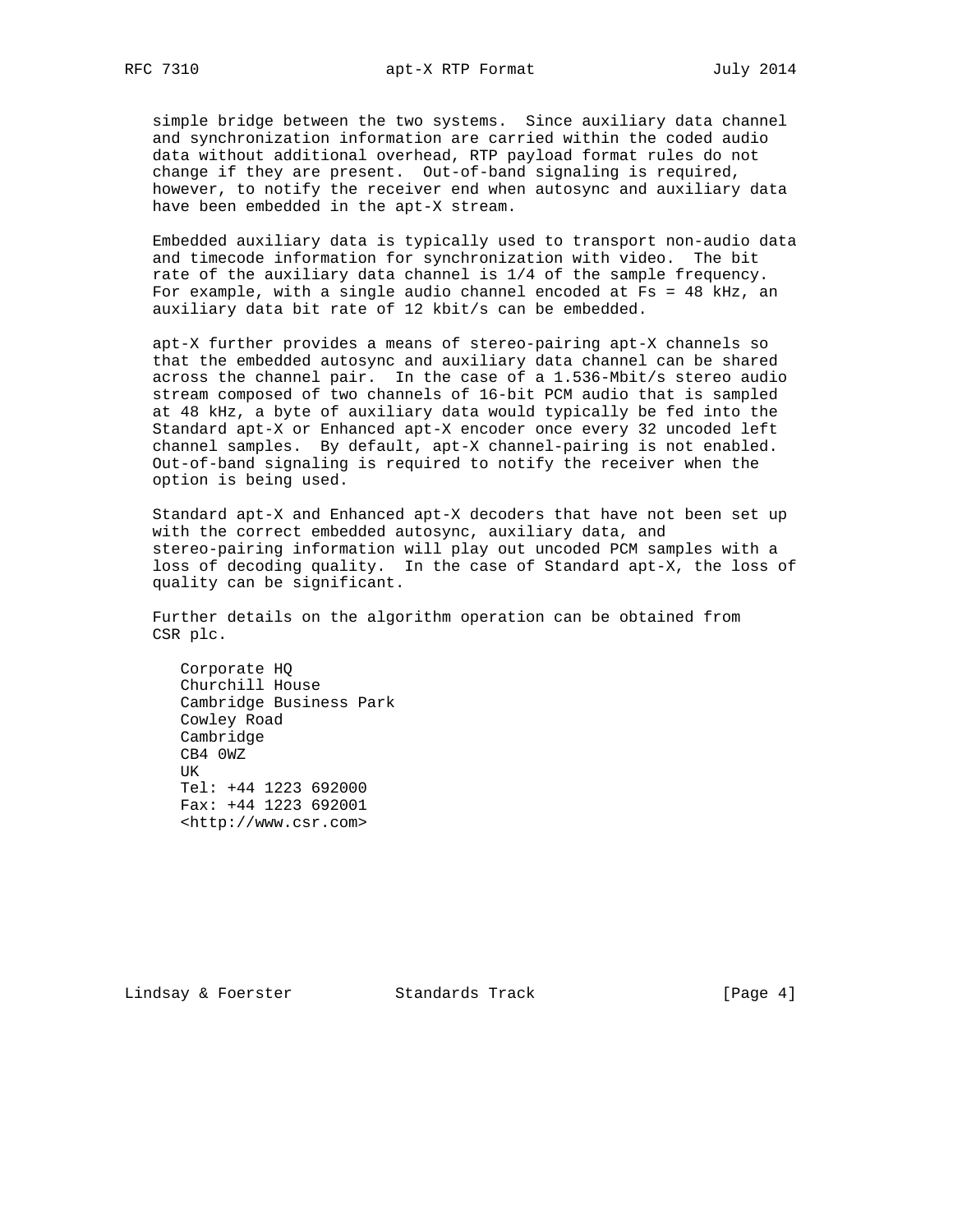#### 4. Payload Format Capabilities

 This RTP payload format carries an integer number of Standard apt-X or Enhanced apt-X coded audio samples. When multiple related audio channels are being conveyed within the payload, each channel contributes the same integer number of apt-X coded audio samples to the total carried by the payload.

#### 4.1. Use of Forward Error Correction (FEC)

 Standard apt-X and Enhanced apt-X do not inherently provide any mechanism for adding redundancy or error-control coding into the coded audio stream. Generic schemes for RTP, such as forward error correction as described in RFC 5109 [RFC5109] and RFC 2733 [RFC2733], can be used to add redundant information to Standard apt-X and Enhanced apt-X RTP packet streams, making them more resilient to packet losses at the expense of a higher bit rate.

#### 5. Payload Format

 The Standard apt-X and Enhanced apt-X algorithms encode four successive PCM samples from each audio channel and produce a single compressed sample for each audio channel. The encoder MUST be presented with an integer number S of input audio samples, where S is an arbitrary multiple of 4. The encoder will produce exactly S/4 coded audio samples. Since each coded audio sample is either 16 or 24 bits, the amount of coded audio data produced upon each invocation of the encoding process will be an integer number of bytes. RTP packetization of the encoded data SHALL be on a byte-by-byte basis.

#### 5.1. RTP Header Usage

 Utilization of the Standard apt-X and Enhanced apt-X coding algorithms does not create any special requirements with respect to the contents of the RTP packet header. Other RTP packet header fields are defined as follows.

- o V As per [RFC3550]
- o P As per [RFC3550]
- o X As per [RFC3550]
- o CC As per [RFC3550]
- o M As per [RFC3550] and [RFC3551] Section 4.1

Lindsay & Foerster Standards Track [Page 5]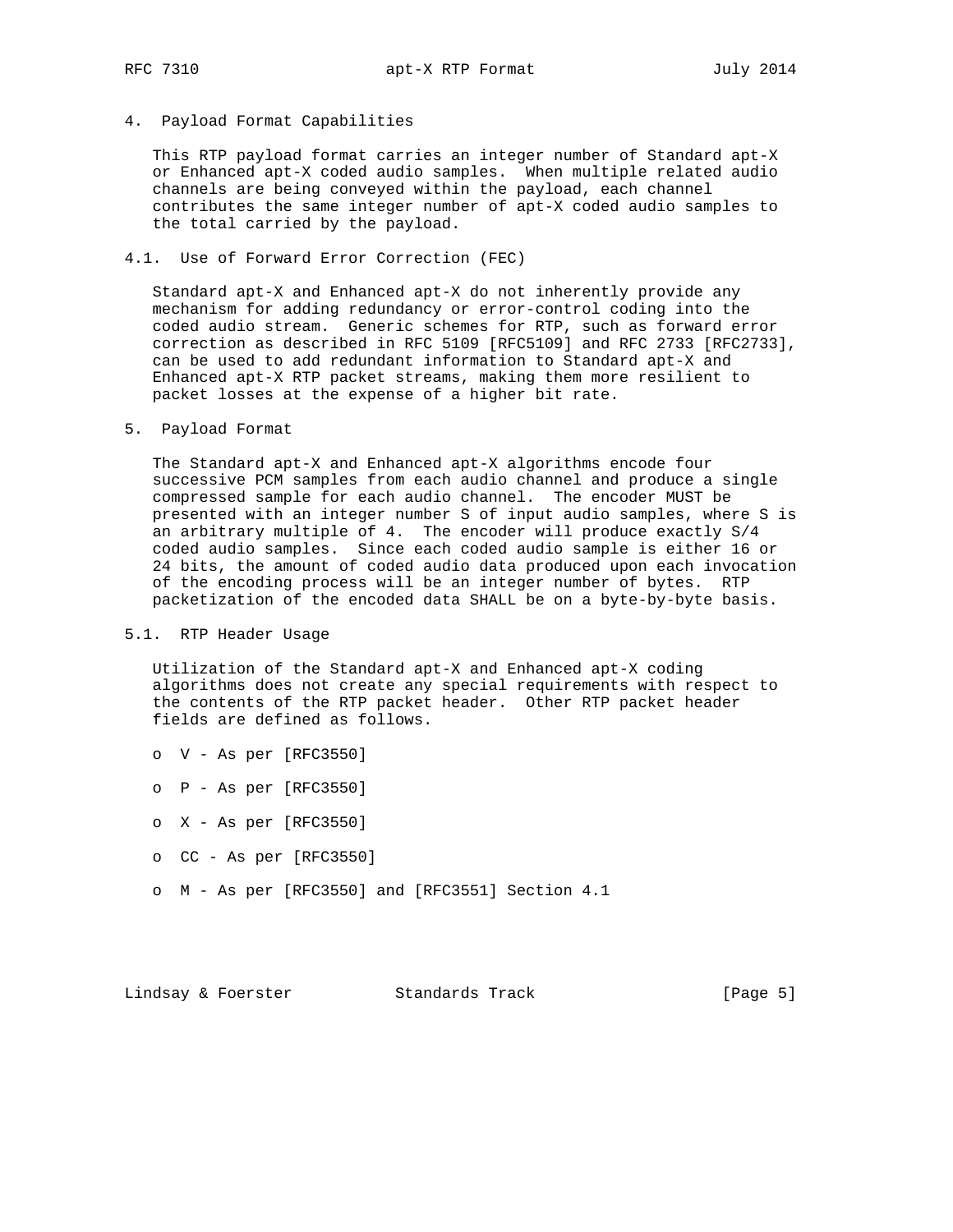- o PT A dynamic payload type; MUST be used [RFC3551]
- o SN (sequence number) As per [RFC3550]
- o Timestamp As per [RFC3550]. The RTP timestamp reflects the instant at which the first audio sample in the packet was sampled, that is, the oldest information in the packet.

Header field abbreviations are defined as follows.

- o V Version Number
- o P Padding
- o X Extensions
- o CC Count of contributing sources
- o M Marker
- o PT Payload Type
- o PS Payload Structure
- 5.2. Payload Structure

 The RTP payload data for Standard apt-X and Enhanced apt-X MUST be structured as follows.

 Standard apt-X and Enhanced apt-X coded samples are packed contiguously into payload octets in "network byte order", also known as big-endian order, and starting with the most significant bit. Coded samples are packed into the packet in time sequence, beginning with the oldest coded sample. An integer number of coded samples MUST be within the same packet.

 When multiple channels of Standard apt-X and Enhanced apt-X coded audio, such as in a stereo program, are multiplexed into a single RTP stream, the coded samples from each channel, at a single sampling instant, are interleaved into a coded sample block according to the following standard audio channel ordering [RFC3551]. Coded sample blocks are then packed into the packet in time sequence beginning with the oldest coded sample block.

Lindsay & Foerster **Standards Track** [Page 6]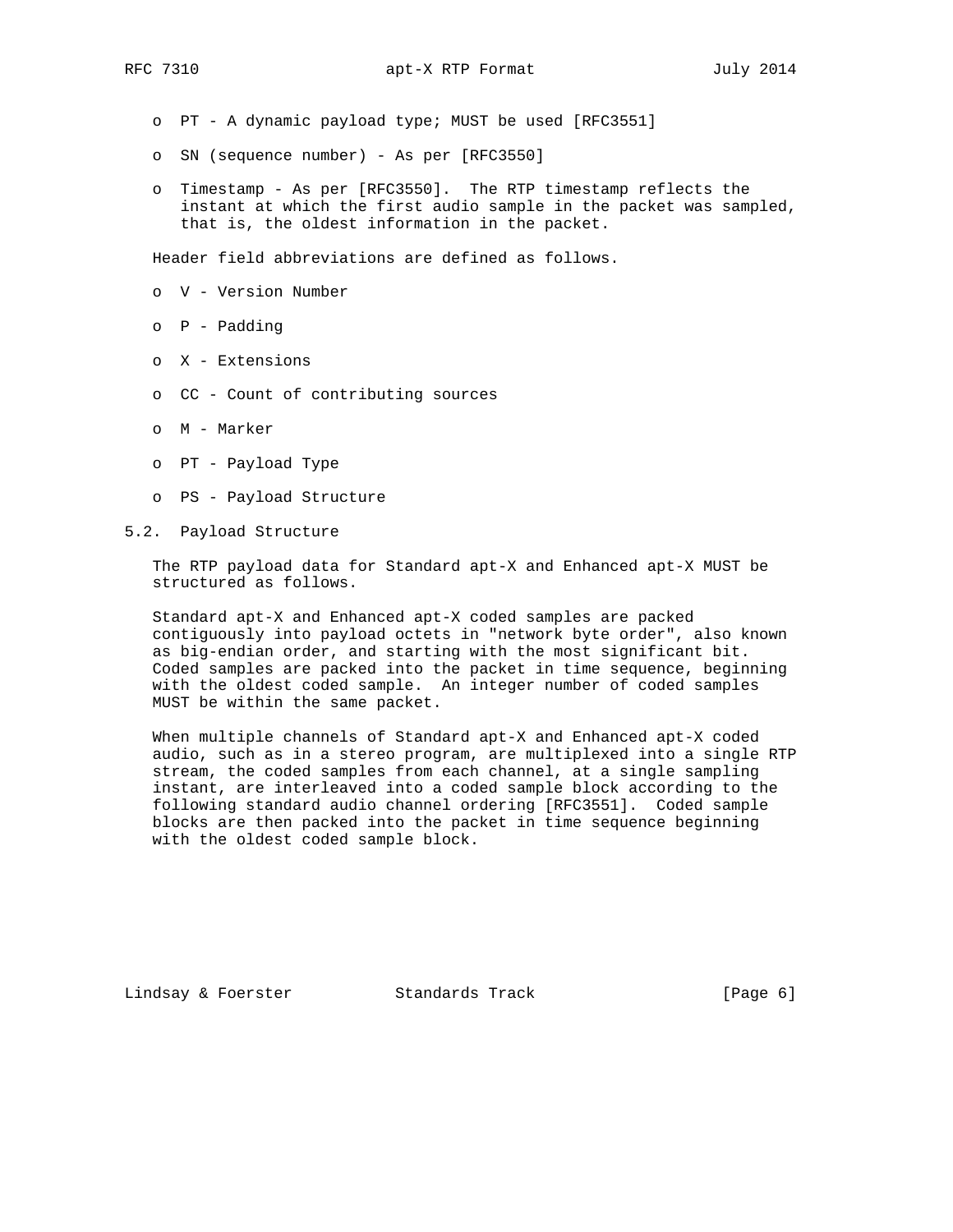l left r right c center S surround F front R rear channels description channel 1 2 3 4 5 6 \_\_\_\_\_\_\_\_\_\_\_\_\_\_\_\_\_\_\_\_\_\_\_\_\_\_\_\_\_\_\_\_\_\_\_\_\_\_\_\_\_\_\_\_\_\_\_\_\_\_\_ 2 stereo l r  $\begin{array}{ccc} 3 & 1 & r & c \\ 4 & 1 & c & r \end{array}$  4 l c r S 5 Fl Fr Fc Sl Sr 6 l lc c r rc S

 For the two-channel encoding example, the sample sequence is (left channel, first sample), (right channel, first sample), (left channel, second sample), (right channel, second sample). Coded samples for all channels, belonging to a single coded sampling instant, MUST be contained in the same packet. All channels in the same RTP stream MUST be sampled at the same frequency.

## 5.3. Default Packetization Interval

 The default packetization interval MUST have a duration of 4 milliseconds. When an integer number of coded samples per channel cannot be contained within this 4-millisecond interval, the default packet interval MUST be rounded down to the nearest packet interval that can contain a complete integer set of coded samples. For example, when encoding audio with either Standard apt-X or Enhanced apt-X, sampled at 11025 Hz, 22050 Hz, or 44100 Hz, the packetization interval MUST be rounded down to 3.99 milliseconds.

 The packetization interval sets limits on the end-to-end delay; shorter packets minimize the audio delay through a system at the expense of increased bandwidth, while longer packets introduce less header overhead but increase delay and make packet loss more noticeable. A default packet interval of 4 milliseconds maintains an acceptable ratio of payload to header bytes and minimizes the end-to-end delay to allow viable interactive applications based on apt-X. All implementations MUST support this default packetization interval.

Lindsay & Foerster **Standards Track** [Page 7]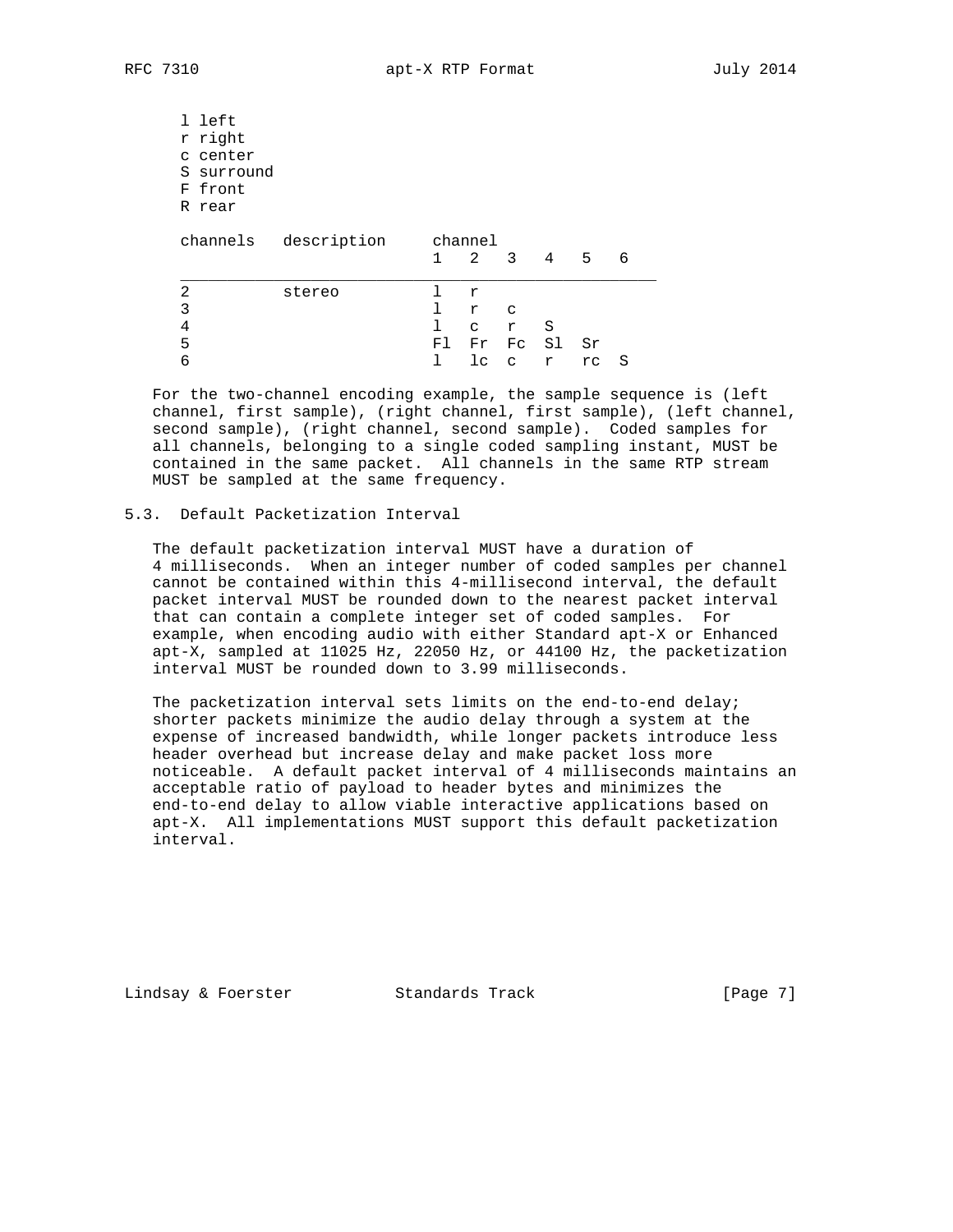### 5.4. Implementation Considerations

 An application implementing this payload format MUST understand all the payload parameters that are defined in this specification. Any mapping of these parameters to a signaling protocol MUST support all parameters. Implementations can always decide whether they are capable of communicating based on the entities defined in this specification.

### 5.5. Payload Example

 As an example payload format, consider the transmission of an arbitrary 5.1 audio signal consisting of six channels of 24-bit PCM data, sampled at a rate of 48 kHz and packetized on an RTP packet interval of 4 milliseconds. The total bit rate before audio coding is  $6 * 24 * 48000 = 6.912$  Mbit/s. Applying Enhanced apt-X coding with a coded sample size of 24 bits results in a transmitted coded bit rate of 1/4 of the uncoded bit rate, i.e., 1.728 Mbit/s. On packet intervals of 4 milliseconds, packets contain 864 bytes of encoded data that contain 48 Enhanced apt-X coded samples per channel.

 For the example format, the diagram below shows how coded samples from each channel are packed into a sample block and how sample blocks 1, 2, and 48 are subsequently packed into the RTP packet.

```
C:Channel index: Left (1) = 1, left center (1c) = 2,
center (c) = 3, right (r) = 4, right center rc = 5,
and surround (S) = 6.
 T:
 Sample Block time index: The first sample block is 1; the final
 sample is 48.
S(C)(T): The Tth sample from channel C.
```
Lindsay & Foerster Standards Track [Page 8]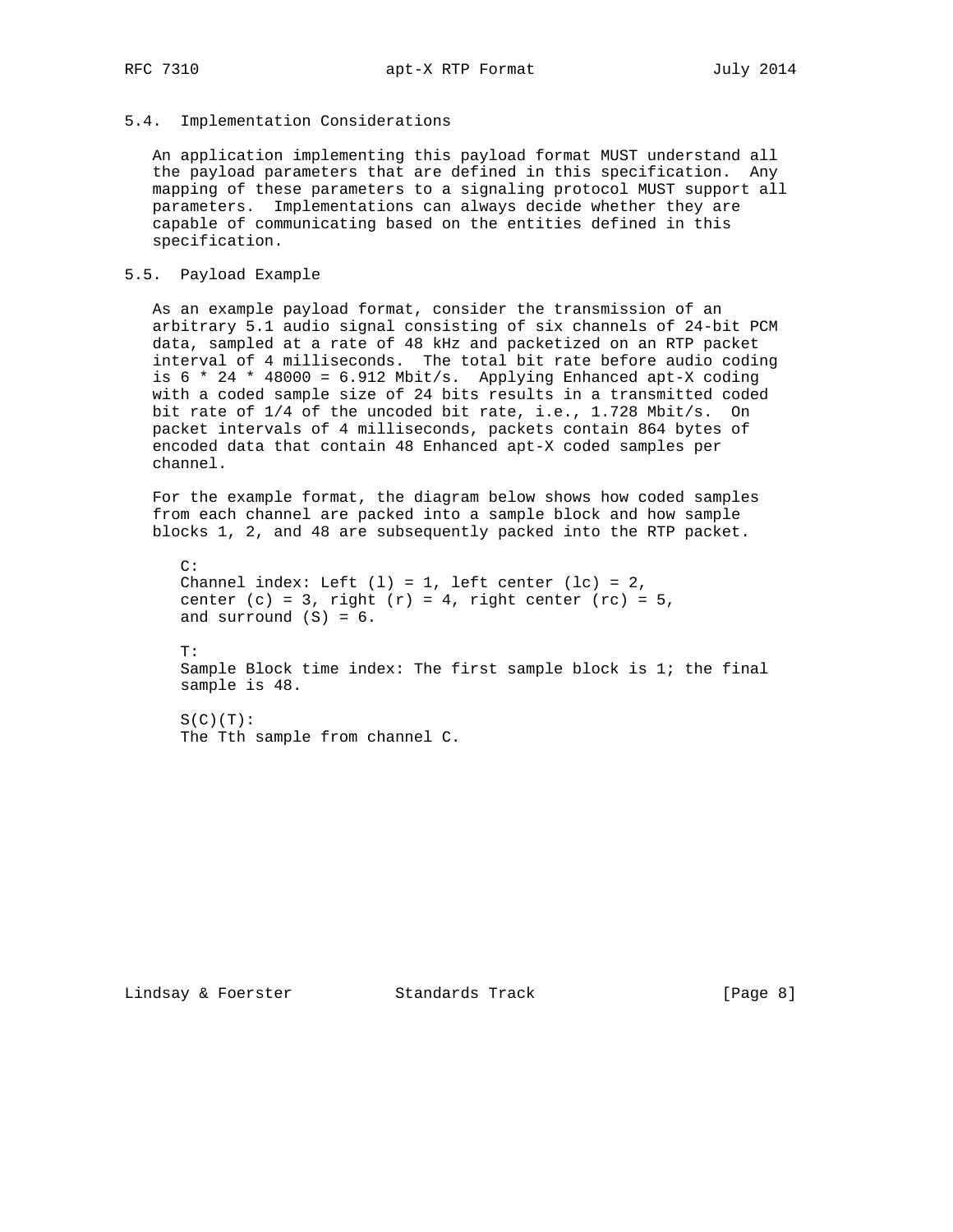| 0                                                                                                                             | 0 1 2 3 4 5 6 7 8 9 0 1 2 3 4 5 6 7 8 9 0 1 2 3 4 5 6 7 8 9 0 1                                                        |  |  |  |  |  |  |  |  |  |  |                                                |  |  |                       |         |  |  |  |          |  |  |  |  |  |          |          |         |  |         |  |                                                                    |
|-------------------------------------------------------------------------------------------------------------------------------|------------------------------------------------------------------------------------------------------------------------|--|--|--|--|--|--|--|--|--|--|------------------------------------------------|--|--|-----------------------|---------|--|--|--|----------|--|--|--|--|--|----------|----------|---------|--|---------|--|--------------------------------------------------------------------|
|                                                                                                                               |                                                                                                                        |  |  |  |  |  |  |  |  |  |  | S(1)(1)                                        |  |  |                       |         |  |  |  |          |  |  |  |  |  |          |          | S(2)(1) |  |         |  |                                                                    |
|                                                                                                                               | $S(2)(1)$ $S(3)(1)$                                                                                                    |  |  |  |  |  |  |  |  |  |  |                                                |  |  |                       |         |  |  |  |          |  |  |  |  |  |          |          |         |  |         |  |                                                                    |
|                                                                                                                               | S(3)(1)                                                                                                                |  |  |  |  |  |  |  |  |  |  |                                                |  |  |                       | S(4)(1) |  |  |  |          |  |  |  |  |  |          |          |         |  |         |  |                                                                    |
|                                                                                                                               | S(5)(1)                                                                                                                |  |  |  |  |  |  |  |  |  |  |                                                |  |  |                       |         |  |  |  |          |  |  |  |  |  |          |          |         |  | S(6)(1) |  |                                                                    |
|                                                                                                                               |                                                                                                                        |  |  |  |  |  |  |  |  |  |  |                                                |  |  |                       |         |  |  |  |          |  |  |  |  |  |          |          |         |  |         |  |                                                                    |
|                                                                                                                               | $S(2)(2)$                                                                                                              |  |  |  |  |  |  |  |  |  |  |                                                |  |  | S(3)(2)               |         |  |  |  |          |  |  |  |  |  |          |          |         |  |         |  |                                                                    |
|                                                                                                                               |                                                                                                                        |  |  |  |  |  |  |  |  |  |  |                                                |  |  |                       |         |  |  |  |          |  |  |  |  |  |          |          |         |  |         |  |                                                                    |
|                                                                                                                               | $\begin{array}{ccccccccc}   & & S(4)(2) & &   & S(5)(2) &   \\ + & & & & & \\ & & & & & \\ & & & & & & \\ \end{array}$ |  |  |  |  |  |  |  |  |  |  |                                                |  |  | $S(5)(2)$   $S(6)(2)$ |         |  |  |  |          |  |  |  |  |  |          |          |         |  |         |  |                                                                    |
|                                                                                                                               | S(6)(2)                                                                                                                |  |  |  |  |  |  |  |  |  |  |                                                |  |  |                       |         |  |  |  | S(1)(3)  |  |  |  |  |  |          |          |         |  |         |  |                                                                    |
|                                                                                                                               |                                                                                                                        |  |  |  |  |  |  |  |  |  |  |                                                |  |  |                       |         |  |  |  |          |  |  |  |  |  |          |          |         |  |         |  |                                                                    |
|                                                                                                                               |                                                                                                                        |  |  |  |  |  |  |  |  |  |  | S(6)(47)                                       |  |  |                       |         |  |  |  |          |  |  |  |  |  | S(1)(48) |          |         |  |         |  |                                                                    |
|                                                                                                                               |                                                                                                                        |  |  |  |  |  |  |  |  |  |  | S(1)(48)                                       |  |  |                       |         |  |  |  | S(2)(48) |  |  |  |  |  |          |          |         |  |         |  |                                                                    |
|                                                                                                                               | S(3)(48)                                                                                                               |  |  |  |  |  |  |  |  |  |  |                                                |  |  |                       |         |  |  |  |          |  |  |  |  |  |          | S(4)(48) |         |  |         |  |                                                                    |
|                                                                                                                               |                                                                                                                        |  |  |  |  |  |  |  |  |  |  |                                                |  |  | $S(4)(48)$ $S(5)(48)$ |         |  |  |  |          |  |  |  |  |  |          |          |         |  |         |  |                                                                    |
|                                                                                                                               | S(5)(48)                                                                                                               |  |  |  |  |  |  |  |  |  |  |                                                |  |  |                       |         |  |  |  | S(6)(48) |  |  |  |  |  |          |          |         |  |         |  |                                                                    |
| coded bytes are packed into the packet payload in terms of sample<br>byte significance. The following abbreviations are used. |                                                                                                                        |  |  |  |  |  |  |  |  |  |  |                                                |  |  |                       |         |  |  |  |          |  |  |  |  |  |          |          |         |  |         |  | For the example format, the diagram below indicates the order that |
|                                                                                                                               | MSB:                                                                                                                   |  |  |  |  |  |  |  |  |  |  | Most Significant Byte of a 24-bit coded sample |  |  |                       |         |  |  |  |          |  |  |  |  |  |          |          |         |  |         |  |                                                                    |

 $MB:$ Middle Byte of a 24-bit coded sample LSB: Least Significant Byte of a 24-bit coded sample

Lindsay & Foerster Standards Track [Page 9]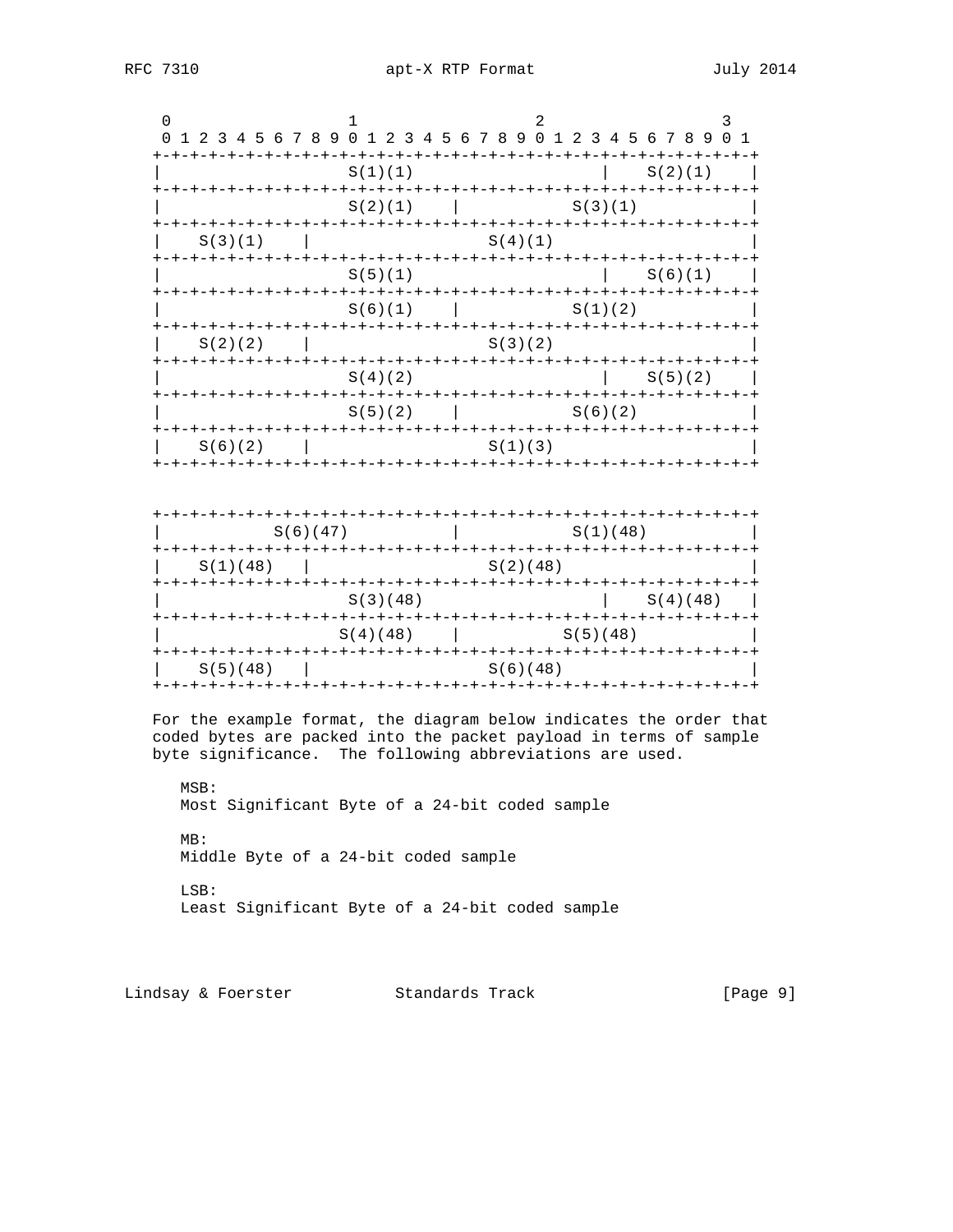|  | 0 1 2 3 4 5 6 7 8 9 0 1 2 3 4 5 6 7 8 9 0 1 2 3 4 5 6 7 8 9 0 1 |  |  |  |  |  |  |  |    |  |  |  |  |  |  |  |      |  |  |  |  |  |  |  |  |  |  |  |  |  |  |
|--|-----------------------------------------------------------------|--|--|--|--|--|--|--|----|--|--|--|--|--|--|--|------|--|--|--|--|--|--|--|--|--|--|--|--|--|--|
|  |                                                                 |  |  |  |  |  |  |  |    |  |  |  |  |  |  |  |      |  |  |  |  |  |  |  |  |  |  |  |  |  |  |
|  | MSB                                                             |  |  |  |  |  |  |  | MВ |  |  |  |  |  |  |  | LSB. |  |  |  |  |  |  |  |  |  |  |  |  |  |  |
|  |                                                                 |  |  |  |  |  |  |  |    |  |  |  |  |  |  |  |      |  |  |  |  |  |  |  |  |  |  |  |  |  |  |

6. Payload Format Parameters

 This RTP payload format is identified using the media type audio/aptx, which is registered in accordance with RFC 4855 [RFC4855] and using the template of RFC 6838 [RFC6838].

6.1. Media Type Definition

Type name: audio

Subtype name: aptx

Required parameters:

rate:

 RTP timestamp clock rate, which is equal to the sampling rate in Hz. RECOMMENDED values for rate are 8000, 11025, 16000, 22050, 24000, 32000, 44100, and 48000 samples per second. Other values are permissible.

 channels: The number of logical audio channels that are present in the audio stream.

 variant: The variant of apt-X (i.e., Standard or Enhanced) that is being used. The following variants can be signaled:

 variant=standard variant=enhanced

 bitresolution: The number of bits used by the algorithm to encode four PCM samples. This value MAY only be set to 16 for Standard apt-X and 16 or 24 for Enhanced apt-X.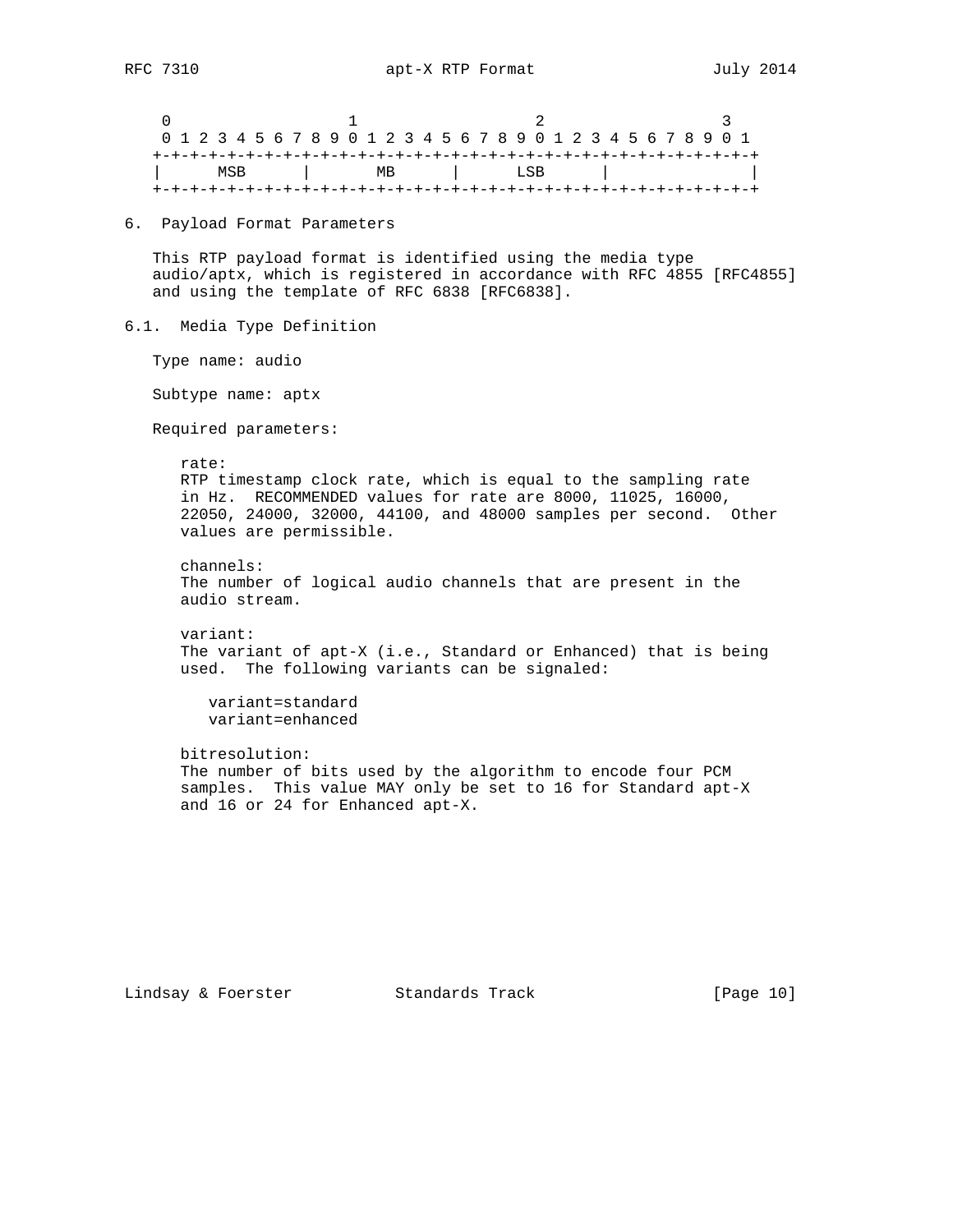Optional parameters:

ptime:

 The recommended length of time (in milliseconds) represented by the media in a packet. Defaults to 4 milliseconds. See Section 6 of [RFC4566].

 maxptime: The maximum amount of media that can be encapsulated in each packet, expressed as time in milliseconds. See Section 6 of [RFC4566].

#### stereo-channel-pairs:

 Defines audio channels that are stereo paired in the stream. See Section 3. Each pair of audio channels is defined as two comma-separated values that correspond to channel numbers in the range 1..channels. Each stereo channel pair is preceded by a ' $\{$ ' and followed by a ' $\}$ '. Pairs of audio channels are separated by a comma. A channel MUST NOT be paired with more than one other channel. The absence of this parameter signals that each channel has been independently encoded.

## embedded-autosync-channels:

 Defines channels that carry embedded autosync. Embedded-autosync-channels is defined as a list of comma-separated values that correspond to channel numbers in the range 1..channels. When a channel is stereo paired, embedded autosync is shared across channels in the pair. The first channel as defined in stereo-channel-pairs MUST be specified in the embedded-autosync-channels list.

#### embedded-aux-channels:

 Defines channels that carry embedded auxiliary data. Embedded-aux-channels is defined as a list of comma-separated values that correspond to channel numbers in the range 1..channels. When a channel is stereo paired, embedded auxiliary data is shared across channels in the pair. The second channel as defined in stereo-channel-pairs MUST be specified in the embedded-aux-channels list.

 Encoding considerations: This media type is framed in RTP and contains binary data; see Section 4.8 of [RFC6838].

 Security considerations: See Section 5 of [RFC4855] and Section 4 of [RFC4856].

Interoperability considerations: none

Lindsay & Foerster Standards Track [Page 11]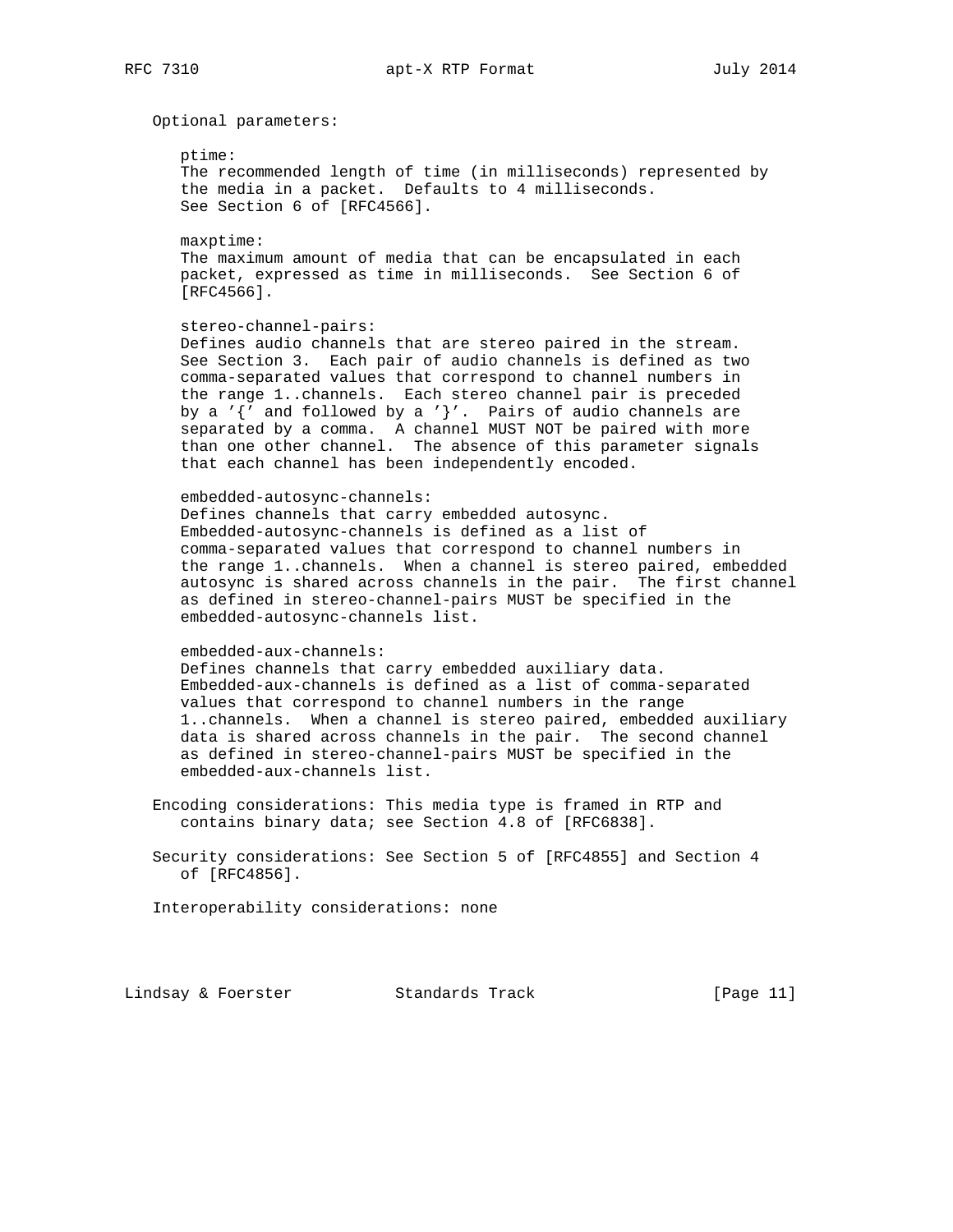Published specification: RFC 7310

Applications which use this media type: Audio streaming

Fragment identifier considerations: None

Additional information: none

 Person & email address to contact for further information: John Lindsay <Lindsay@worldcastsystems.com>

Intended usage: COMMON

- Restrictions on usage: This media type depends on RTP framing, and hence is only defined for transfer via RTP [RFC3550].
- Author/Change controller: IETF Payload Working Group delegated from the IESG.

6.2. Mapping to SDP

 The information carried in the media type specification has a specific mapping to fields in the Session Description Protocol (SDP) [RFC4566] that is commonly used to describe RTP sessions. When SDP is used to describe sessions, the media type mappings are as follows.

- o The type name ("audio") goes in SDP "m=" as the media name.
- o The subtype name ("aptx") goes in SDP "a=rtpmap" as the encoding name.
- o The parameter "rate" also goes in "a=rtpmap" as the clock rate.
- o The parameter "channels" also goes in "a=rtpmap" as the channel count.
- o The parameter "maxptime", when present, MUST be included in the SDP "a=maxptime" attribute.
- o The required parameters "variant" and "bitresolution" MUST be included in the SDP "a=fmtp" attribute.
- o The optional parameters "stereo-channel-pairs", "embedded-autosync-channels", and "embedded-aux-channels", when present, MUST be included in the SDP "a=fmtp" attribute.

Lindsay & Foerster Standards Track [Page 12]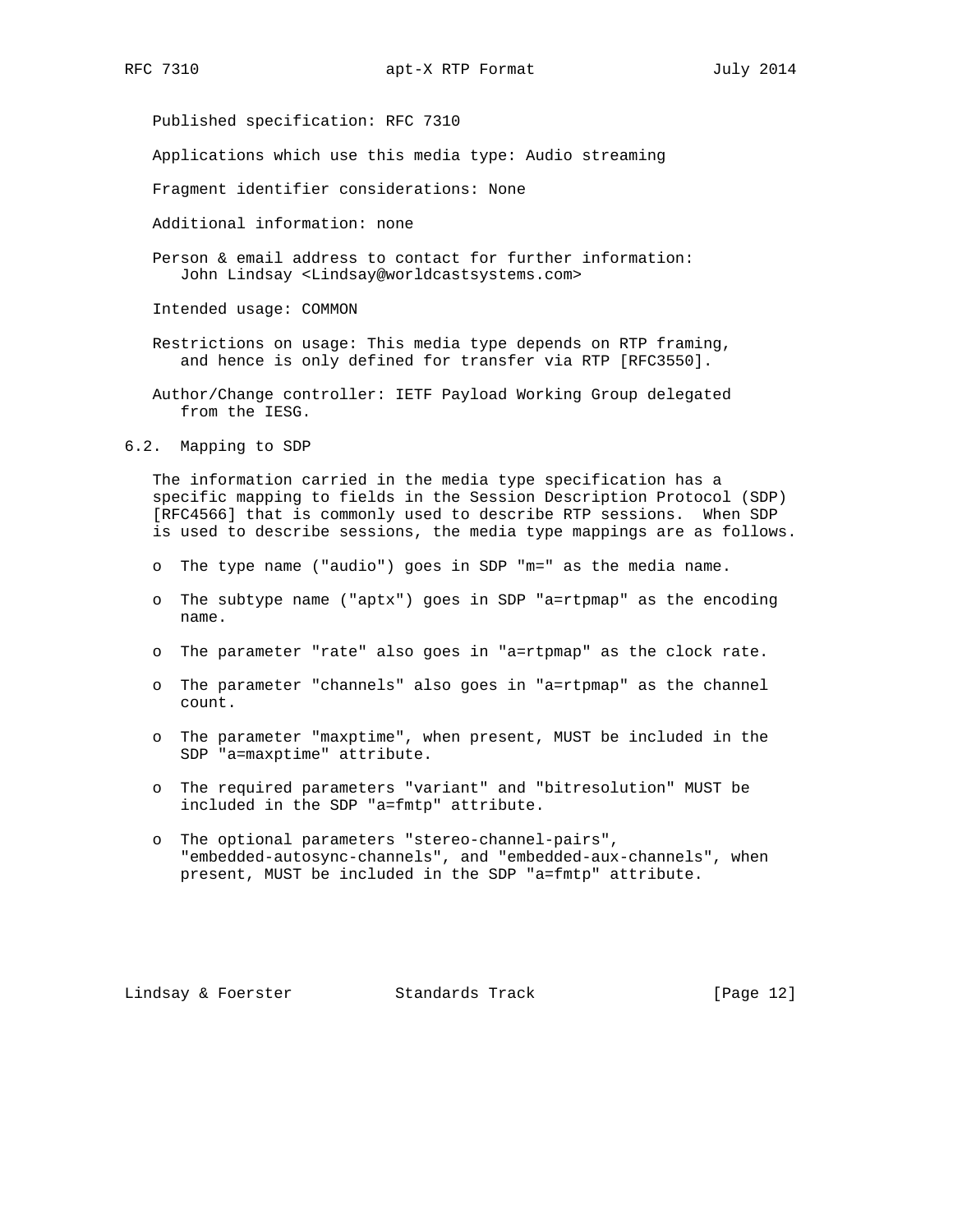o The parameter "ptime", when present, goes in a separate SDP attribute field and is signaled as "a=ptime:<value>", where <value> is the number of milliseconds of audio represented by one RTP packet. See Section 6 of [RFC4566].

6.2.1. SDP Usage Examples

 Some example SDP session descriptions utilizing apt-X encodings follow. In these examples, long "a=fmtp" lines are folded to meet the column width constraints of this document.

 Example 1: A Standard apt-X stream that encodes two independent 44.1-kHz 16-bit PCM channels into a 4-millisecond RTP packet.

 m=audio 5004 RTP/AVP 98 a=rtpmap:98 aptx/44100/2 a=fmtp:98 variant=standard; bitresolution=16; a=ptime:4

 Example 2: An Enhanced apt-X stream that encodes two 48-kHz 24-bit stereo channels into a 4-millisecond RTP packet and carries both an embedded autosync and auxiliary data channel.

 m=audio 5004 RTP/AVP 98 a=rtpmap:98 aptx/48000/2 a=fmtp:98 variant=enhanced; bitresolution=24; stereo-channel-pairs={1,2}; embedded-autosync-channels=1; embedded-aux-channels=2 a=ptime:4

 Example 3: An Enhanced apt-X stream that encodes six 44.1-kHz 24-bit channels into a 6-millisecond RTP packet. Channels 1,2 and 3,4 are stereo pairs. Both stereo pairs carry both an embedded autosync and auxiliary data channel.

```
 m=audio 5004 RTP/AVP 98
 a=rtpmap:98 aptx/44100/6
 a=fmtp:98 variant=enhanced; bitresolution=24;
 stereo-channel-pairs={1,2},{3,4}; embedded-autosync-channels=1,3;
 embedded-aux-channels=2,4
 a=ptime:6
```
Lindsay & Foerster Standards Track [Page 13]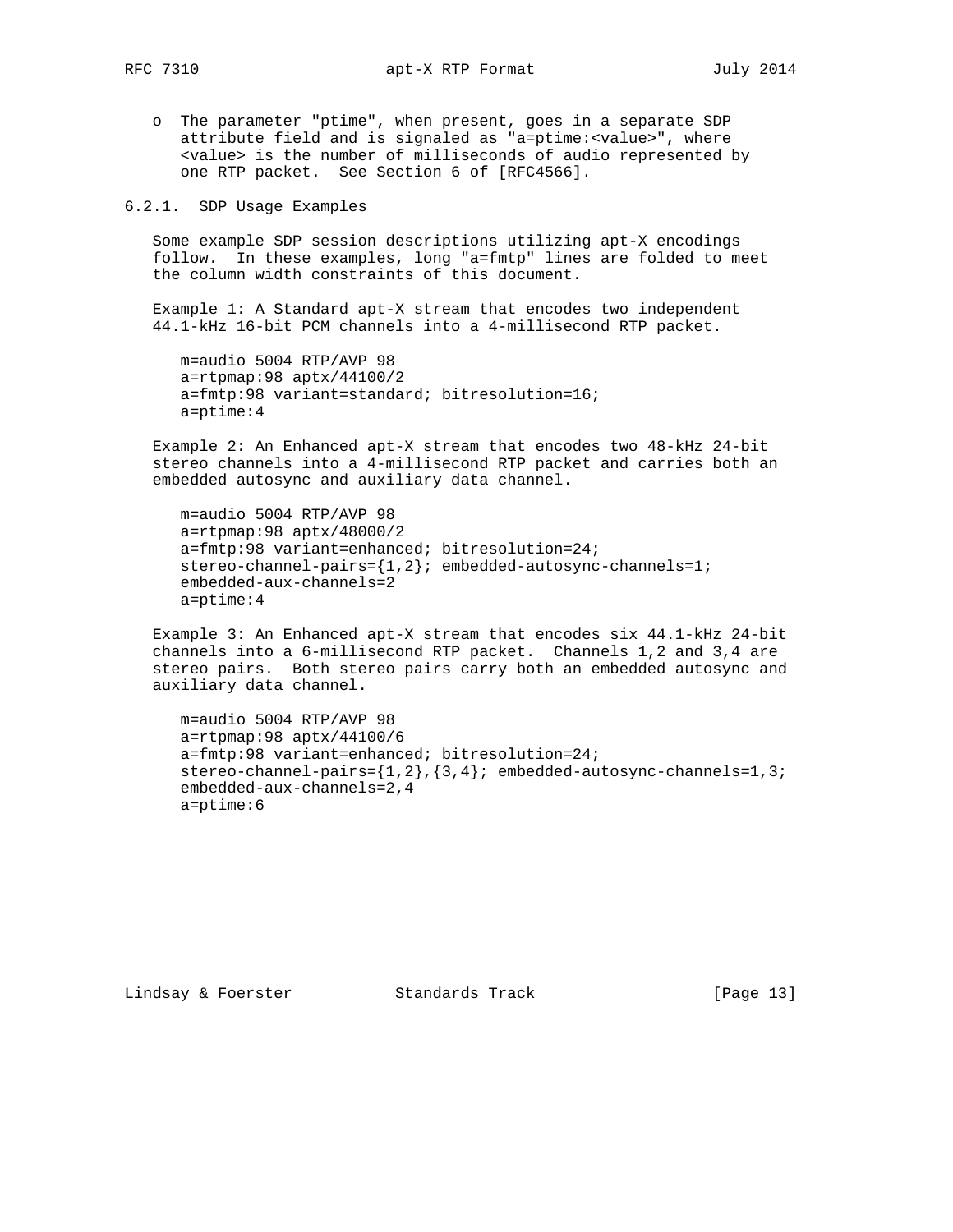# 6.2.2. Offer/Answer Considerations

 The only negotiable parameter is the delivery method. All other parameters are declarative. The offer, as described in [RFC3264], may contain a large number of delivery methods per single fmtp attribute. The answerer MUST remove every delivery method and configuration URI that is not supported. Apart from this exceptional case, all parameters MUST NOT be altered on answer.

7. IANA Considerations

 One media type (audio/aptx) has been registered in the "Media Types" registry. See Section 6.1.

8. Security Considerations

 RTP packets using the payload format defined in this specification are subject to the security considerations discussed in the RTP specification [RFC3550] and any appropriate RTP profile (for example, [RFC3551]). This implies that confidentiality of the media streams is achieved by encryption. Because the audio coding used with this payload format is applied end to end, encryption may be performed after audio coding so there is no conflict between the two operations. A potential denial-of-service threat exists for audio coding techniques that have non-uniform receiver-end computational load. The attacker can inject pathological datagrams into the stream that are complex to decode and cause the receiver to be overloaded. However, the Standard apt-X and Enhanced apt-X audio coding algorithms do not exhibit any significant non-uniformity. As with any IP-based protocol, in some circumstances a receiver may be overloaded simply by the receipt of too many packets, either desired or undesired. Network-layer authentication may be used to discard packets from undesired sources, but the processing cost of the authentication itself may be too high. In a multicast environment, pruning of specific sources may be implemented in future versions of IGMP [RFC3376] and in multicast routing protocols to allow a receiver to select which sources are allowed to reach it. [RFC6562] has highlighted potential security vulnerabilities of Variable Bit Rate (VBR) codecs using Secure RTP transmission methods. As the Standard apt-X and Enhanced apt-X codecs are Constant Bit Rate (CBR) codecs, this security vulnerability is therefore not applicable.

9. Acknowledgements

 This specification was facilitated by earlier documents produced by Greg Massey, David Trainer, James Hunter, and Derrick Rea, along with practical tests carried out by Paul McCambridge of APT Ltd.

Lindsay & Foerster Standards Track [Page 14]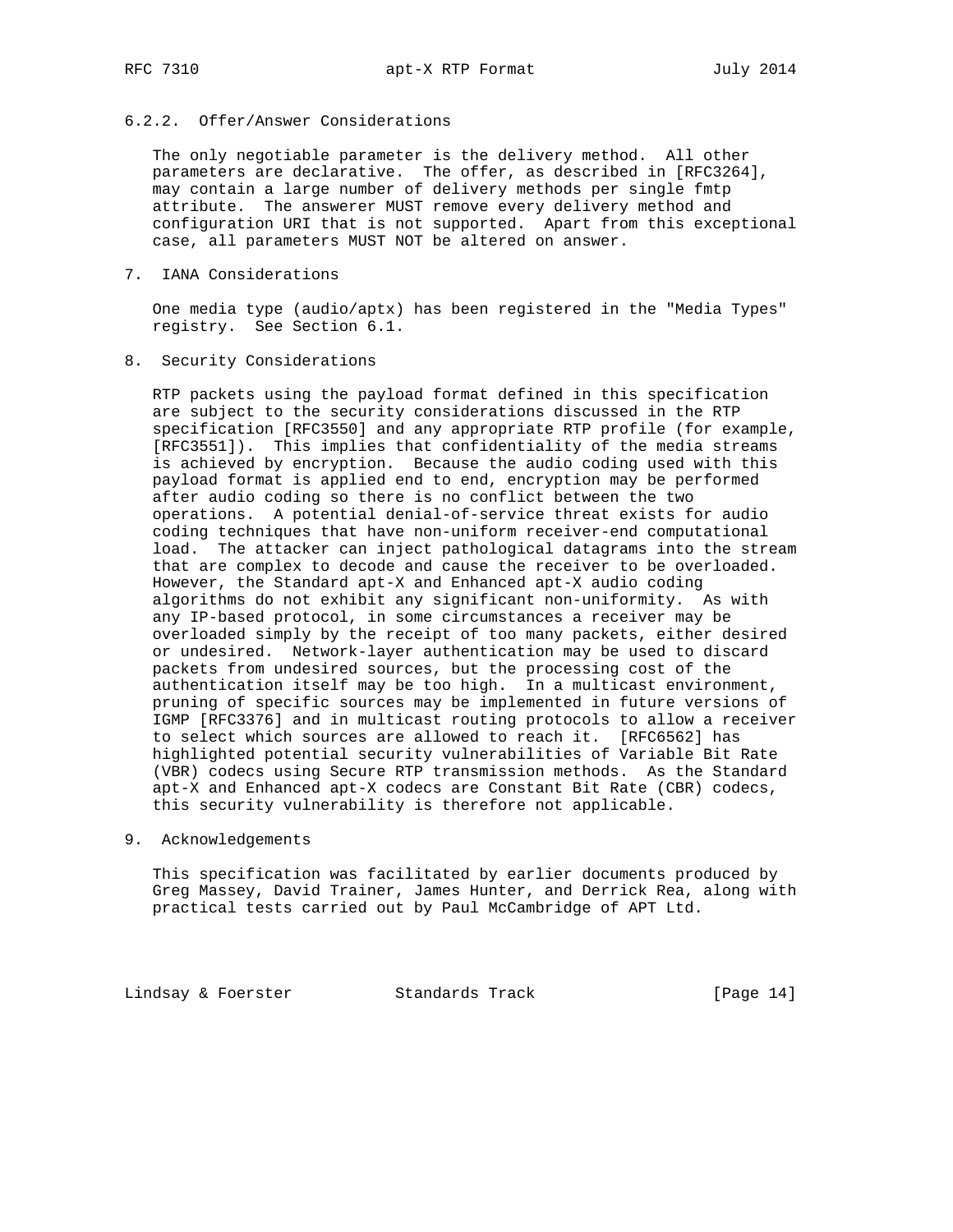# 10. References

- 10.1. Normative References
	- [RFC2119] Bradner, S., "Key words for use in RFCs to Indicate Requirement Levels", BCP 14, RFC 2119, March 1997.
	- [RFC3264] Rosenberg, J. and H. Schulzrinne, "An Offer/Answer Model with Session Description Protocol (SDP)", RFC 3264, June 2002.
	- [RFC3550] Schulzrinne, H., Casner, S., Frederick, R., and V. Jacobson, "RTP: A Transport Protocol for Real-Time Applications", STD 64, RFC 3550, July 2003.
	- [RFC3551] Schulzrinne, H. and S. Casner, "RTP Profile for Audio and Video Conferences with Minimal Control", STD 65, RFC 3551, July 2003.
	- [RFC4566] Handley, M., Jacobson, V., and C. Perkins, "SDP: Session Description Protocol", RFC 4566, July 2006.
- 10.2. Informative References
	- [RFC2733] Rosenberg, J. and H. Schulzrinne, "An RTP Payload Format for Generic Forward Error Correction", RFC 2733, December 1999.
	- [RFC3376] Cain, B., Deering, S., Kouvelas, I., Fenner, B., and A. Thyagarajan, "Internet Group Management Protocol, Version 3", RFC 3376, October 2002.
	- [RFC4855] Casner, S., "Media Type Registration of RTP Payload Formats", RFC 4855, February 2007.
	- [RFC4856] Casner, S., "Media Type Registration of Payload Formats in the RTP Profile for Audio and Video Conferences", RFC 4856, February 2007.
	- [RFC5109] Li, A., Ed., "RTP Payload Format for Generic Forward Error Correction", RFC 5109, December 2007.